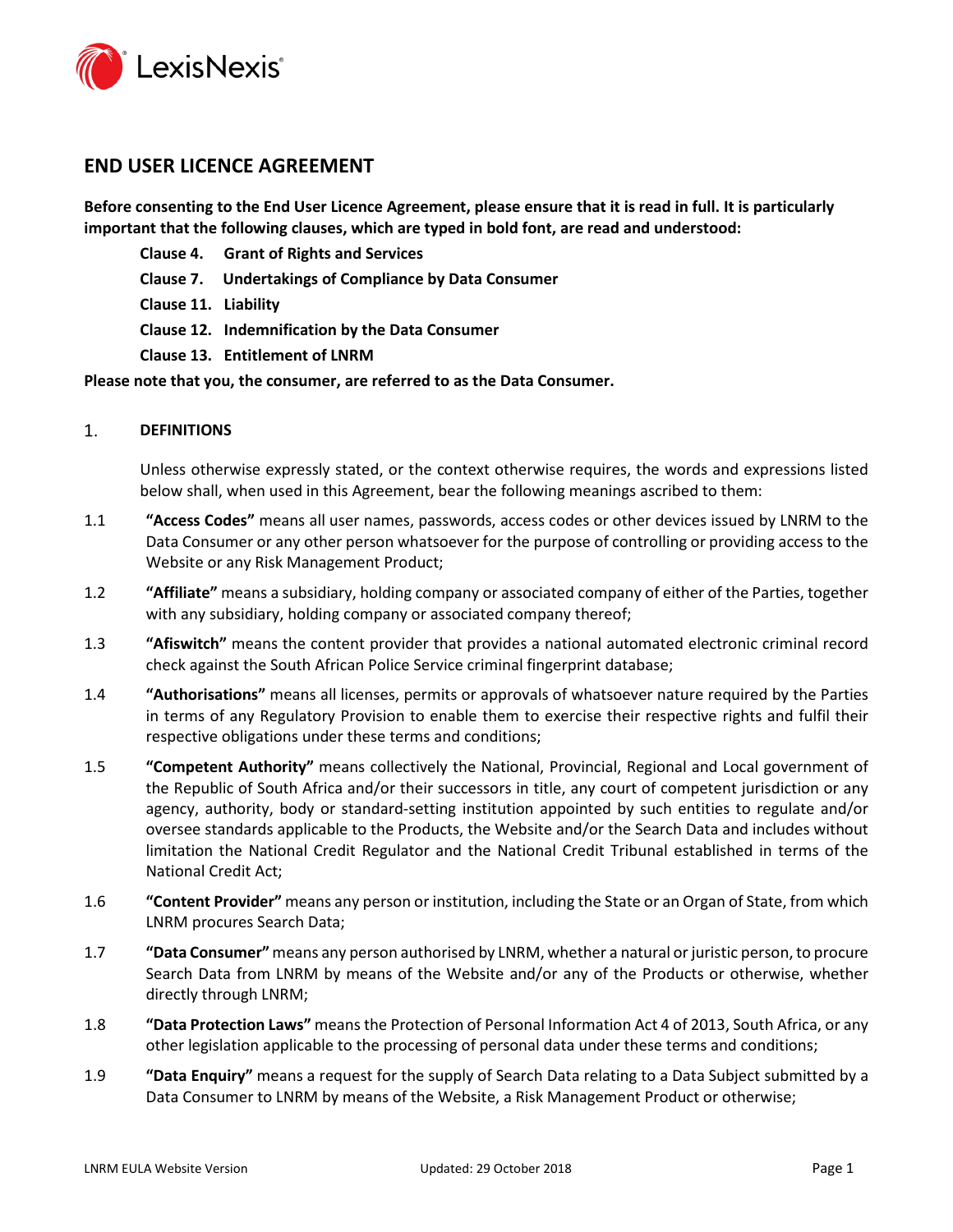

- 1.10 **"Data Subject"** means a person, whether a natural or juristic person, forming the subject matter of a Data Enquiry;
- 1.11 **"Effective Date"** means the earlier of the date when the software is accessed, installed, copied and/or used by the Data Consumer for the first time, or the date on which the terms of this EULA are accepted, as contemplated in clause [3;](#page-2-1)
- 1.12 **"EULA"** or **"Agreement"** means these terms and conditions applying to Data Consumers and the use of Website and the Products, as amended and/or published by LNRM from time to time;
- 1.13 **"Information Regulator"** means, in relation to Regulatory Provisions, an independent body established in terms of section 39 of the Protection of Personal Information Act 4 of 2013;
- 1.14 **"Intellectual Property"** shall mean all present and future intellectual property rights, in whole or in part, including but not limited to patents, trademarks (whether registered, pending or unregistered in any form and/or nature whatsoever whether now used or adopted in the future), service marks, designs, design rights, all rights of copyright whether existing now or in the future including initial drawings, sketches, flow charts, designs and computer programs relating thereto, together with all related knowhow, source codes, inventions, trade secrets, confidential information and all other rights of a similar character whether registered or capable of registration and all applications and rights to apply for protection of any of the same, and wherever the rights arise in the world;
- <span id="page-1-0"></span>1.15 **"LNRM"** means LexisNexis Risk Management Proprietary Limited, a company with limited liability duly registered and incorporated in accordance with the laws of the Republic of South Africa with registration number 1990/004046/07, having its main place of business at 215 Peter Mokaba Road, Morningside, Durban, 4001; a registered Credit Bureau with National Credit Regulator Registration Number: NCRCB26;
- 1.16 **"National Credit Act"** means the National Credit Act No. 34 of 2005 together with its Regulations, as amended from time to time;
- 1.17 **"Parties"** means, collectively, LNRM and the Data Consumer and "Party" means any one of them;
- 1.18 **"Products"** means all or any part of the electronic Products offered by LNRM for the supply of Search Data, offered by LNRM from time to time including the Lexis RefCheck, Lexis WinDeed and Lexis Wincredit products;
- 1.19 "**Regulatory Provisions**" means, collectively, the prevailing laws, regulations, ordinances, directions, orders, decrees, policy directives and standards of the Government of the Republic of South Africa, any other Competent Authority and the Data Protection Laws which in any way affect or apply to LNRM, the Data Consumer, the Website, the Products and/or the Search Data;
- 1.20 **"Search Data"** means any information relating to a Data Subject, including but not limited to information relating to a Data Subject's:
- 1.20.1 ownership of immovable property, including the identity, location and value of such immovable property;
- 1.20.2 identity number, registration number, or other identifying number or mark;
- 1.20.3 registration as a company, close corporation, trust or other juristic person;
- 1.20.4 trademark registrations;
- 1.20.5 participation in any company, close corporation, trust or other juristic person;
- 1.20.6 ownership of any motor vehicle, including registration details and financing arrangements;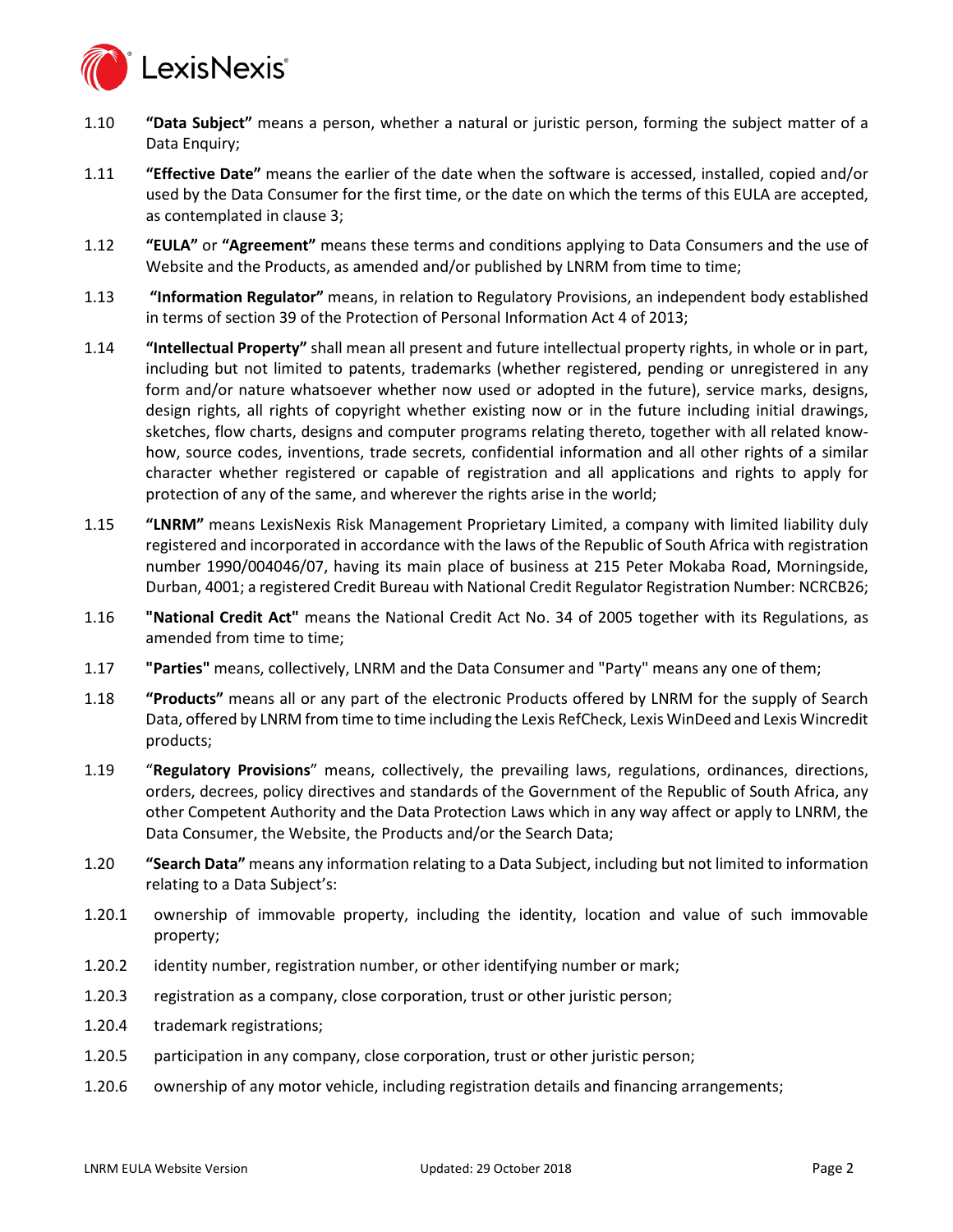

- 1.20.7 past employment history; including the circumstances of termination of any employment, career, professional or business relationship;
- 1.20.8 educational qualifications;
- 1.20.9 driver's license;
- 1.20.10 criminal record;
- 1.20.11 credit information;
- 1.20.12 potential contact information;
- 1.20.13 marital status, alive status, children's identity,
- 1.20.14 bank account;
- 1.20.15 VAT numbers.
- 1.21 **"Services"** means the services provided by LNRM in providing the Products and Search Data to the Data Consumer;
- 1.22 **"SLA"** means the Service Level Agreement of LNRM as published on the Website in relation to anticipated response times for providing Search Data;
- 1.23 **"Subscriber Application Form"** means the form which the Data Consumer is required to complete and submit to LNRM on or before the Effective Date;
- 1.24 **"User"** means any employee, partner in a firm, student, member or other user entitled to bona fide, authorised access to the Products and Services for reasons linked to the activities of the Data Consumer and, in the case of a natural person, the Data Consumer;
- 1.25 **"Website"** means the website/s of LNRM Products.

#### $2.$ **THE LICENCE**

LNRM hereby grants to the Data Consumer, subject to the provisions of this EULA, the non-transferable, non-exclusive use and/or access to the Website and the Products and Services.

#### <span id="page-2-1"></span>3. **DURATION AND APPLICATION**

- 3.1 This EULA will come into effect on the Effective Date, and shall remain in force until terminated in accordance with the terms set out in this EULA relating to termination.
- 3.2 Either Party may cancel this Agreement immediately by means of written notice to the other Party.
- 3.3 **WHERE THE DATA CONSUMER IS NOT A NATURAL PERSON, THE PERSON SIGNING THIS EULA HEREBY WARRANTS THAT S/HE IS AUTHORISED TO ENTER INTO THE EULA FOR AND ON BEHALF OF THE DATA CONSUMER OR USER, AS THE CASE MAY BE.**

#### <span id="page-2-0"></span> $\overline{4}$ . **GRANT OF RIGHTS AND SERVICES**

### 4.1 **Permitted activities**

4.1.1 The Data Consumer acknowledges that the Content Providers shall be selected and used by LNRM at its sole discretion;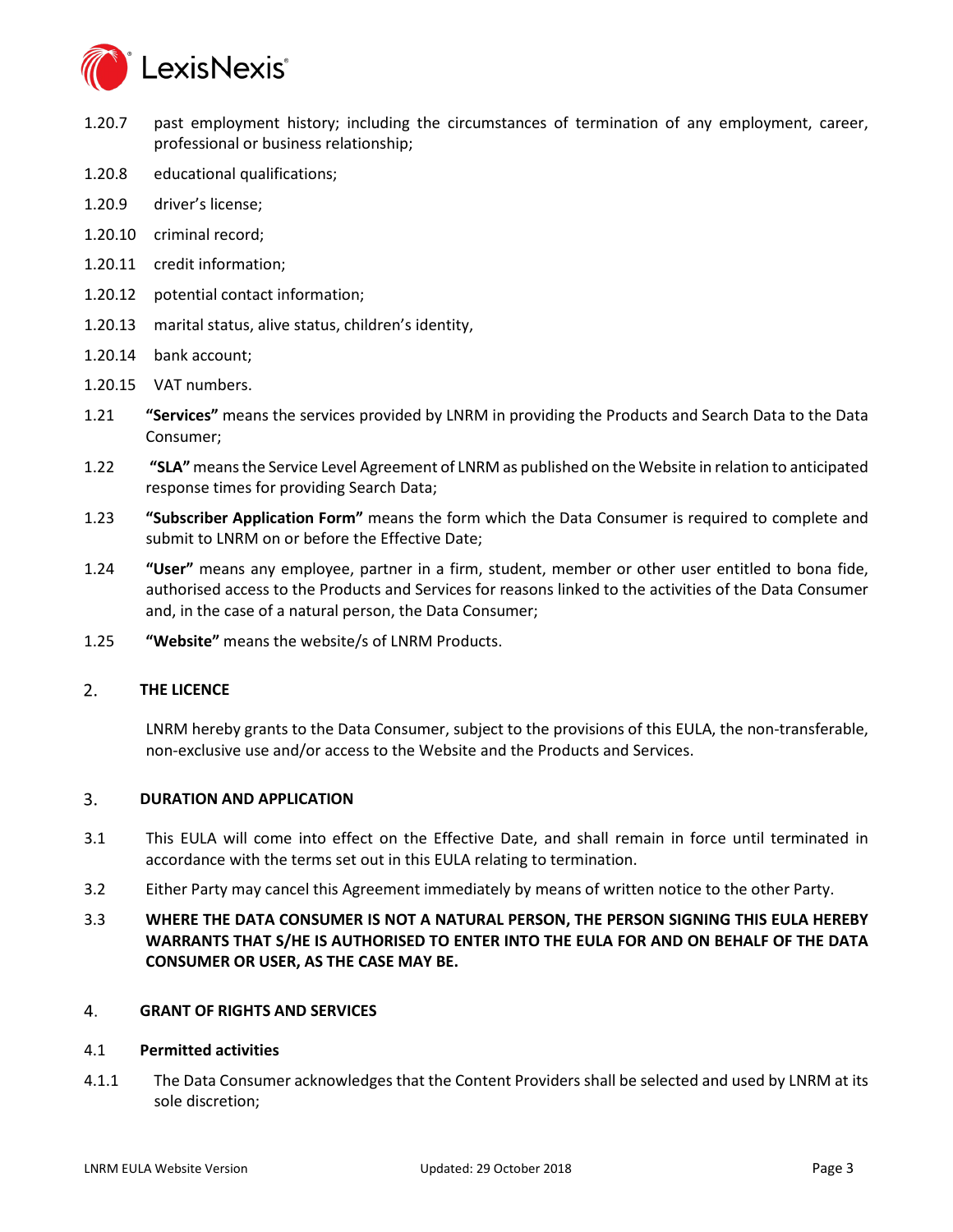

- 4.1.2 The Data Consumer may access the Website and the Products electronically;
- 4.1.3 The Data Consumer agrees that the Website, the Products and Search Data will be used solely by the Data Consumer and its Users.

# 4.2 **Prohibited activities**

- <span id="page-3-0"></span>4.2.1 The Data Consumer shall not alter, modify, or transmit the Website and/or the Products, except insofar as such alteration, modification, transmission or reproduction has been agreed to by LNRM in writing;
- <span id="page-3-1"></span>4.2.2 The Data Consumer may not use, or allow others to use, (with the exception of its Users), the Services, Products, and/or Search Data. This restriction does not prevent Users from accessing and using the Services, Products, and/or Search Data, or prevent it from being shared with company group members of the Data Consumer. However, Users and company group members must follow the confidentiality, security and liability conditions set out in this Agreement.
- 4.2.3 Where the Data Consumer wishes to do any of the prohibited activities listed in clauses [4.2.1](#page-3-0) to [4.2.2](#page-3-1) the Data Consumer is required to obtain the express prior written approval of LNRM and to follow strictly any specifications required by LNRM where consent is granted.
- 4.2.4 The Data Consumer is prohibited from using the Website, Search Data or any Services in a manner that compromises or tampers with the security, information, data, resources, accounts or records of any person.

# 4.3 **Access to the Products**

- <span id="page-3-2"></span>4.3.1 The Data Consumer will complete a mandatory Subscriber Application Form, either electronically or a hard copy as the case may be, and such form will be submitted to LNRM;
- 4.3.2 LNRM shall as soon after the Effective Date as reasonably possible provide access to the Website and Products, subject to the terms of this EULA;
- 4.3.3 Subject to clause [4.3.1](#page-3-2) LNRM shall provide Search Data to the Data Consumer as and when requested by the Data Consumer, and where applicable with service levels measured against the time periods stipulated in the SLA;
- 4.3.4 LNRM undertakes to provide the personnel appointed by the Data Consumer with adequate training on the LNRM system to enable such Users to be able to use the system efficiently and effectively. The training shall be provided at the cost and on the terms agreed to between the Parties;
- 4.3.5 LNRM shall be responsible for providing representatives of the Data Consumer with training on how to take the fingerprints of Data Subjects. From time to time LNRM may issue guidelines and written information for reference by the Data Consumer;
- 4.3.6 LNRM shall store a record of all Data Enquiries conducted by the Data Consumer and all Search Data provided to the Data Consumer pursuant to such Data Enquiries. Search Data shall however be deleted or marked as "not to be accessed" by LNRM when required in terms of any Regulatory Provision or by any Competent Authority.
- 4.4 LNRM shall provide the Data Consumer with an Access Code/s. If one of the events mentioned in clause [5.7](#page-4-0) should occur, LNRM shall use its best efforts to replace the relevant Access Code within twenty-four (24) hours after receiving immediate notification from the Data Consumer.

#### 5. **GENERAL RESPONSIBILITIES OF THE DATA CONSUMER**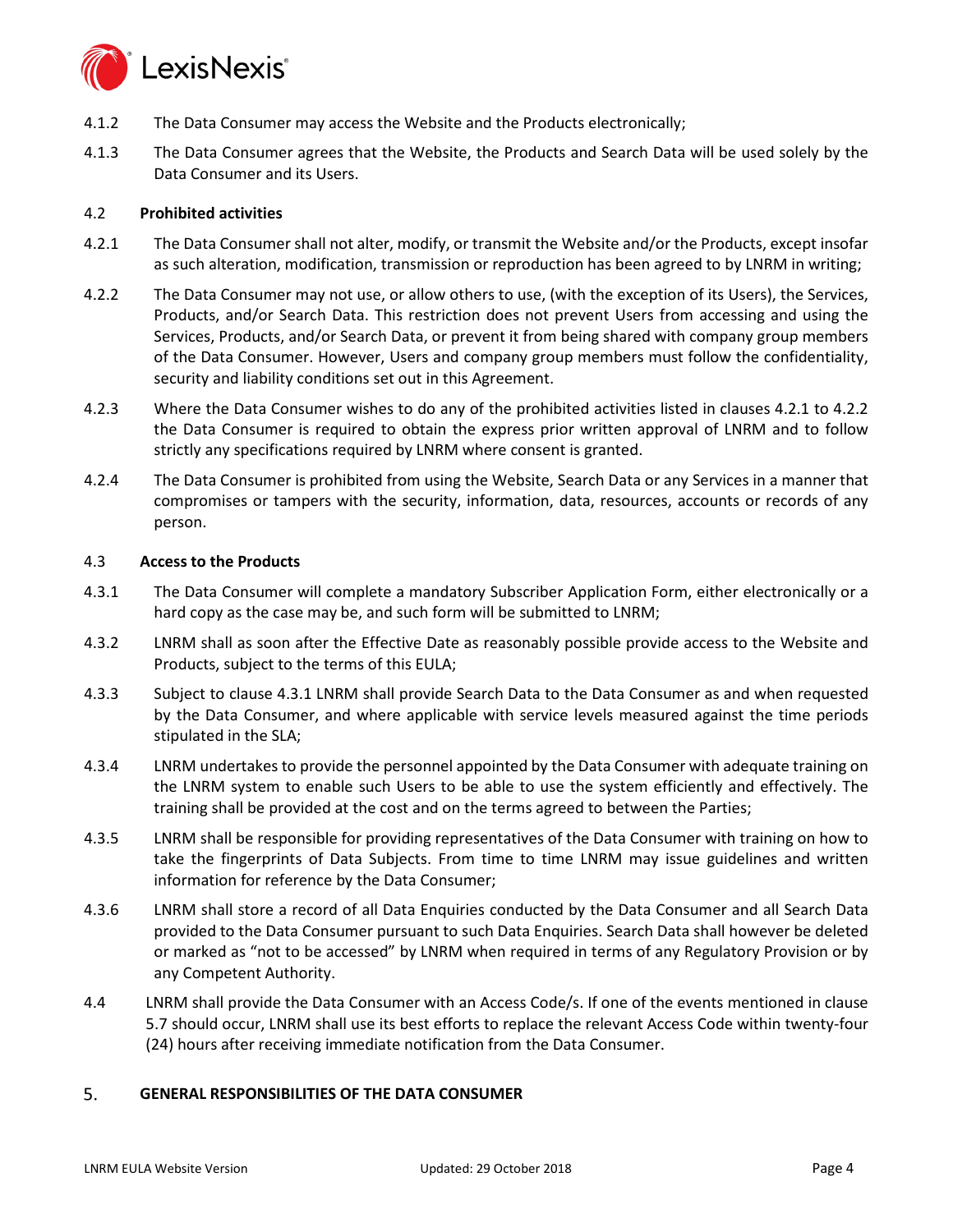

- 5.1 The Data Consumer shall be solely responsible for all costs and expenses associated with downloading the Search Data by electronic means.
- 5.2 The Data Consumer is responsible for providing the appropriate technical infrastructure to enable such Users to access the Website via the internet, in an effective and efficient manner.
- 5.3 The Data Consumer shall ensure that its representatives complete and understand the requisite training and the Data Consumer shall collect the fingerprints strictly in accordance with the training and any accompanying information and guidelines provided by LNRM.
- 5.4 The Data Consumer is responsible for providing the information, supporting documents and declarations of consent required by LNRM, whether for submission or use of fingerprints, prior to any background check, or otherwise.
- 5.5 The Data Consumer acknowledges that it is responsible for the validity and accuracy of all information provided by it to LNRM. The Data Consumer understands that there are additional risks if it relies on fingerprints not captured by the Data Consumer itself (or its duly appointed agents or staff).
- 5.6 The Data Consumer shall comply with all relevant Regulatory Provisions, as well as any rules and guidelines that apply to the way in which LNRM provides the Services in order to keep the information secure.
- <span id="page-4-0"></span>5.7 The Data Consumer agrees and warrants that it will ensure that:
- 5.7.1 All Access Codes issued to the Data Consumer shall be used exclusively for the purposes of the Data Consumer;
- 5.7.2 The Data Consumer shall at all times ensure that the Access Codes are kept secure and shall not release or in any way disclose or release the Access Codes to anyone else. The Data Consumer shall ensure that no unauthorised use is made of the Access Codes;
- <span id="page-4-1"></span>5.7.3 If for any reason any Access Code is no longer secure, is misused or ends up in the possession of any person other than a Data Consumer or its Users, or unauthorised access is made to the Service, the Data Consumer shall immediately notify LNRM. The Data Consumer shall immediately give full details to LNRM, prevent further misuse, and use all reasonable efforts to prevent any other unauthorised access to or misuse of the Service.
- 5.8 It is recorded that, and the Data Consumer accepts that it shall be required to accept the terms and conditions of the relevant Credit Bureau each time a credit search is conducted.

#### 6. **UNDERTAKINGS BY LNRM**

- 6.1 LNRM undertakes to ensure that no employee or agent of LNRM shall, without the consent of LNRM, disclose to any third party information relating to the Products, Services and/or Search Data.
- 6.2 LNRM will comply with all applicable Regulatory Provisions. In doing so, and to the extent reasonably possible, LNRM shall assist the Data Consumer with the Data Consumer's obligations to fulfill the rights of Data Subjects.
- 6.3 LNRM shall take appropriate technical and organizational measures to ensure a level of security that is appropriate for the level of risk involved, to ensure compliance with the relevant Regulatory Provisions concerning the processing of personal information (personal information shall have the meaning provided in the Data Protection Laws), and to ensure the protection of the rights of the Data Subject.
- 6.4 Insofar as access to personal information is concerned, LNRM shall: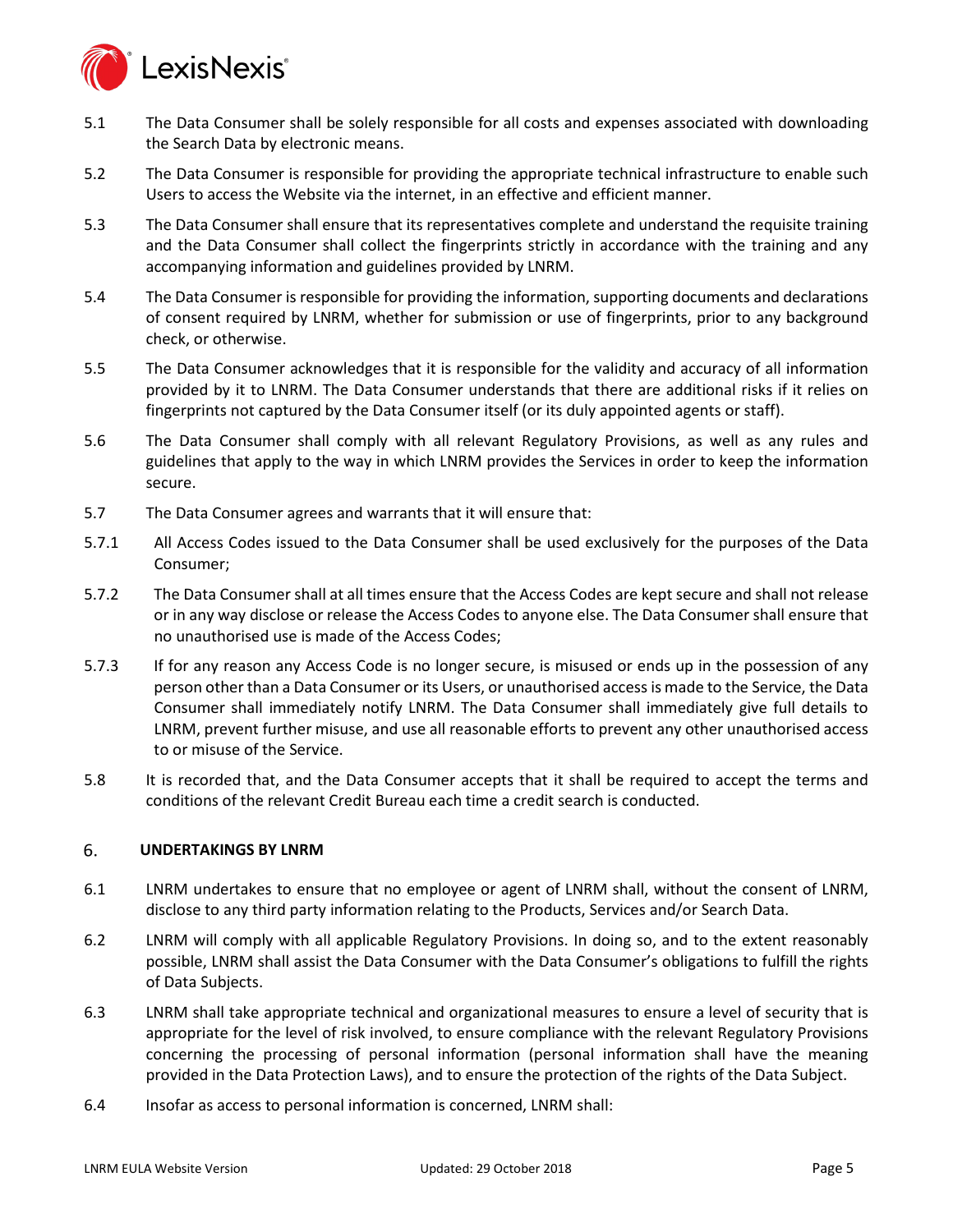

- 6.4.1 ensure that access to personal information by its employees, Affiliates and Content Providers and any necessary third parties is kept to a necessary minimum;
- 6.4.2 report any breach of personal information, or any reasonably suspected breach, to the Data Consumer and, where applicable, the Information Regulator;
- 6.4.3 deal with any breach, or reasonably suspected breach, of personal information promptly and in accordance with its internal policy;
- 6.4.4 in the case of a breach of personal information: assist in any investigations by the Information Regulator, report on the measures taken to manage and limit the possible damage of a breach of personal information; and
- 6.4.5 ensure that, on termination of the relationship with the Data Consumer, personal information relating to the Data Subjects of the Data Consumer will, on agreement with the Data Consumer, be erased, returned to the Data Consumer or access restricted, unless otherwise required by law.
- 6.5 Personal information provided by the Data Consumer to LNRM may be transferred to countries or organisations outside of South Africa only if there is an appropriate level of protection in place that is consistent with Regulatory Provisions.

#### $7<sup>1</sup>$ **UNDERTAKINGS OF COMPLIANCE BY THE DATA CONSUMER**

- <span id="page-5-0"></span>7.1 The Data Consumer undertakes that:
- 7.1.1 it shall obtain the consent of the Data Subject, prior to submitting a Data Enquiry, where such consent is required in terms of the National Credit Act or other applicable Regulatory Provision;
- 7.1.2 it shall obtain Search Data from LNRM and use such Search Data only:
- 7.1.2.1 for a lawful and legitimate purpose/s; and
- 7.1.2.2 to the extent permitted or required by one or more applicable Regulatory Provision; or
- 7.1.2.3 as provided by:
	- 7.1.2.3.1 the consent of the Data Subject; or
	- 7.1.2.3.2 an order of court or the National Consumer Tribunal established in terms of the National Credit Act;
- 7.1.3 it shall ensure that all information provided to LNRM is up-to-date and, where necessary, update the information provided to LNRM;
- 7.1.4 it does and shall at all times continue to comply with all Regulatory Provisions, as well as the conditions, standards and requirements prescribed by any Regulatory Provision, or any Competent Authority, which may be applicable from time to time, in respect of the Products, the Website and/or the Search Data;
- 7.1.5 it shall not do or omit to do anything which may cause LNRM any harm or loss, including but not limited to any injury to the reputation of or goodwill of the business of LNRM;
- 7.1.6 it shall immediately notify LNRM if there is any reason to believe that the Products, the Website and/or Search Data have become compromised or are likely to become known or used by someone not authorised to use one or other of them, or are being or are likely to be used in an unauthorised way;
- 7.1.7 it shall use reasonable effort to provide any assistance as may be requested by LNRM if the event referred to in clause [5.7.3](#page-4-1) occurs.
- 7.2 Each undertaking set out in clause [7.1:](#page-5-0)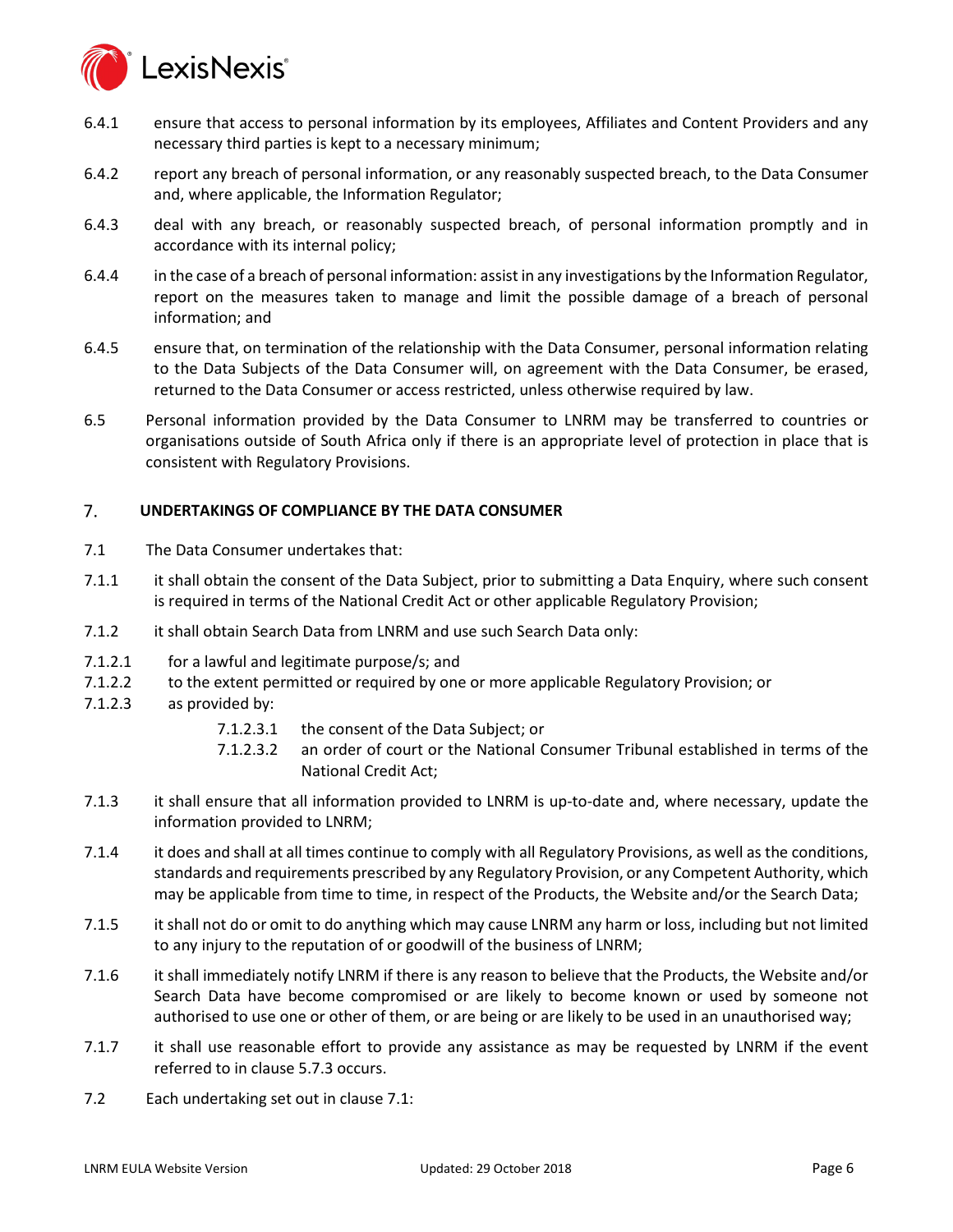

- 7.2.1 shall be a separate undertaking; and
- 7.2.2 shall in no way be limited or restricted by reference to or inference from the terms of any other undertaking; and
- 7.2.3 shall be for the sole benefit of LNRM.

#### 8. **FEES AND CHARGES**

# 8.1 **Payment of Fees**

- 8.1.1 The Data Consumer shall pay LNRM for Services rendered in accordance with LNRM's pricing schedule as published on the Website from time to time as follows:
- 8.1.1.1 purchase of a pre-paid voucher for immediate credit on a Risk Management Product account; or
- 8.1.1.2 by Debit Order; or
- 8.1.1.3 by electronic funds transfer (EFT), subject to the following:
	- 8.1.1.3.1 Payment will be made by the Data Consumer within 30 days of receipt of an invoice issued by LNRM;
	- 8.1.1.3.2 Invoices will be sent to the person designated by the Data Consumer for processing payment;
- 8.1.2 LNRM reserves the right to alter fees.
- 8.1.3 Should the Data Consumer not agree to the altered fees, the Data Consumer has the right to terminate the Agreement.
- 8.1.4 The right to use and to continue using the Website and Products under this Agreement is subject to LNRM receiving full and timeous payment of all amounts due under this Agreement, and notwithstanding provisions to the contrary set out elsewhere in this EULA, LNRM shall have the right to prevent the Data Consumer from using its Website and Products if the Data Consumer is in arrears in regard to its payment obligations to LNRM.

# <span id="page-6-0"></span>8.2 **Return or Refund**

- 8.2.1 If the Data Consumer applies for a refund, the application for a refund will be considered on its merits, however, charges incurred by LNRM in providing the Services, and a reasonable administrative fee, will be deducted.
- 8.2.2 Notwithstanding clause 8.2.1, if a Data Consumer purchases a pre-paid voucher, the full amount of the voucher must be used within three years of the date of purchase, failing which any credit balance outstanding on the voucher will not be refunded to the Data Consumer.

#### 9. **CONFIDENTIALITY**

- 9.1 All Search Data and personal information held by either Party in terms of this Agreement is confidential information and must be treated as such by both Parties.
- 9.2 The Parties shall keep all confidential information confidential and shall not disclose either in any way, except if disclosure of the confidential information: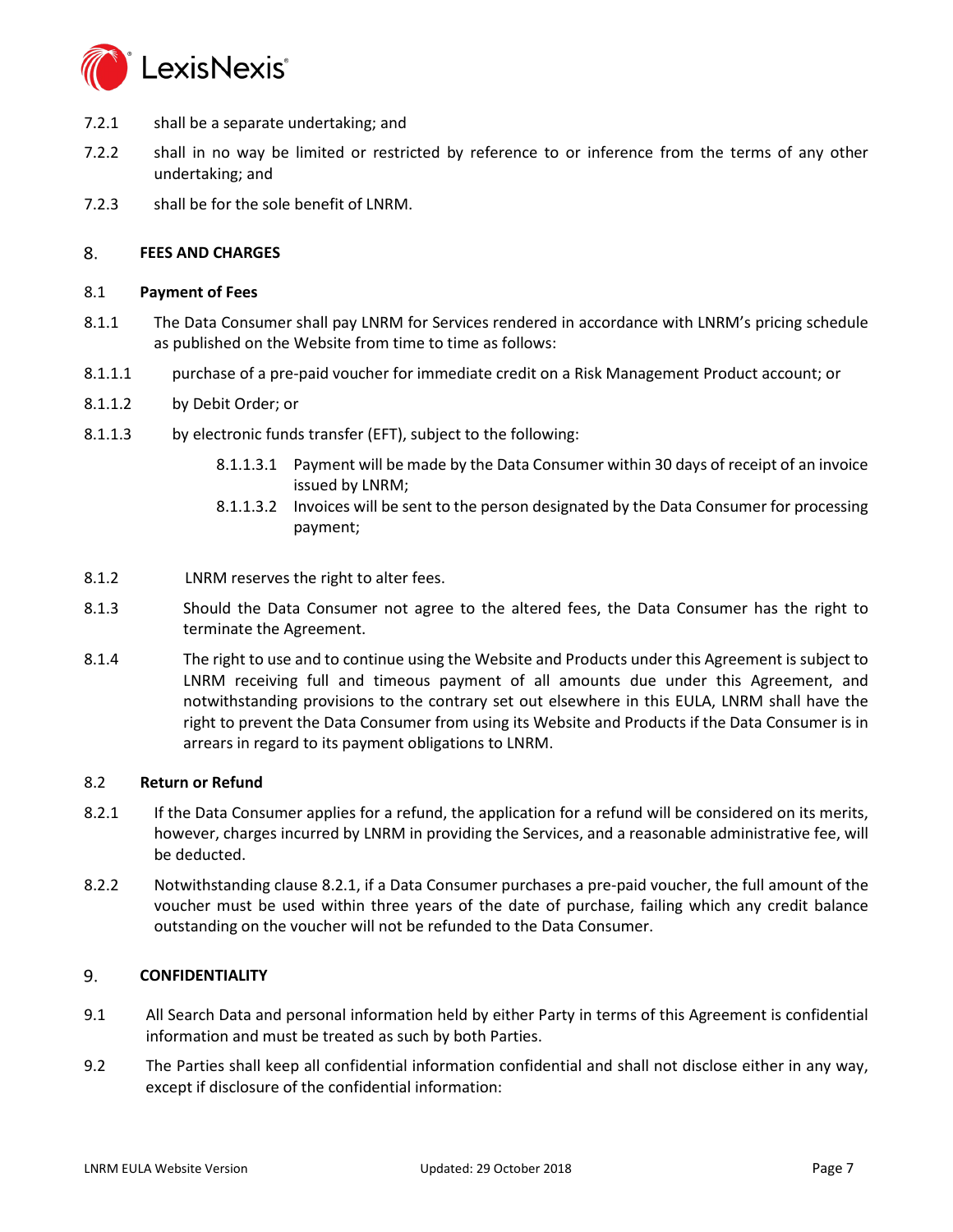

- 9.2.1 may be required for legitimate purposes such as by court order or by any governmental or other regulatory authority or in terms of legislation; in which case the disclosing party shall notify the other Party of such requirement with details of the nature and contents of such disclosure and evidence in writing that the disclosure is necessary; or
- 9.2.2 may be required for legitimate purposes (to the extent permitted by law) including but not limited to the exemptions allowed as per the Data Protection Laws;
- 9.2.3 disclosure of the confidential information is necessary to perform an obligation under the Agreement;
- 9.2.4 disclosure of the confidential information takes place with the prior written consent of the other Party.

#### 10. **INTELLECTUAL PROPERTY**

- 10.1 All Intellectual Property belongs to LNRM or its Content Providers.
- 10.2 **THE DATA CONSUMER ACKNOWLEDGES THAT IT DOES NOT OWN AND DOES NOT ACQUIRE ANY RIGHTS IN RELATION TO ANY AND ALL INTELLECTUAL PROPERTY IN, RELATING TO, USED OR EMBODIED IN, OR IN CONNECTION WITH THE PRODUCTS OR THE WEBSITE.**
- 10.3 The Data Consumer shall not reproduce (except those reproductions that may be considered to be fair dealing) or retransmit Website content and/or the Products or any part thereof without first obtaining written consent from LNRM.
- 10.4 The Data Consumer shall at no time in any way question or dispute the ownership of any Intellectual Property by LNRM or its Content Providers, as the case may be.

#### <span id="page-7-0"></span> $11<sub>1</sub>$ **LIABILITY**

- 11.1 LNRM gives only those warranties required by the Consumer Protection Act, Act 68 of 2008 (the "CPA"), or as may be set out elsewhere in this Agreement and no other warranties. All other implied representations and warranties are expressly excluded. The effect of this clause is that other than those warranties provided for in the CPA, LNRM does not represent or warrant that the Services meet any specific standards, characteristics or criteria.
- 11.2 LNRM's liability to the Data Consumer arising out of a failure by LNRM to perform the Services envisaged in this Agreement shall be limited to the liabilities or remedies provided for in the CPA.
- 11.3 Section 54 of CPA provides that, should LNRM fail to provide quality service, the Data Consumer may require LNRM to either remedy the defect or pay a reasonable portion of the price paid for the Services. This is subject to the provisions on refunds in clause [8.2.](#page-6-0)
- 11.4 **NEITHER THE SERVICE OR ANY PART OF IT HAS BEEN TAILORED TO MEET THE INDIVIDUAL REQUIREMENTS OF THE DATA CONSUMER. NO FAILURE TO MEET THE REQUIREMENTS OF THE DATA CONSUMER SHALL ENTITLE THE DATA CONSUMER TO MAKE A CLAIM AGAINST LNRM.**
- 11.5 **TO THE EXTENT PERMITTED BY LAW, LNRM DISCLAIMS ANY WARRANTY AS TO THE PERFORMANCE OF ITS SOFTWARE.**
- 11.6 **THE DATA CONSUMER ACKNOWLEDGES THAT THE SEARCH DATA IS BASED ON INFORMATION PROVIDED TO LNRM BY CONTENT PROVIDERS AND THAT LNRM CANNOT CONTROL THE ACCURACY OF THE SEARCH DATA.**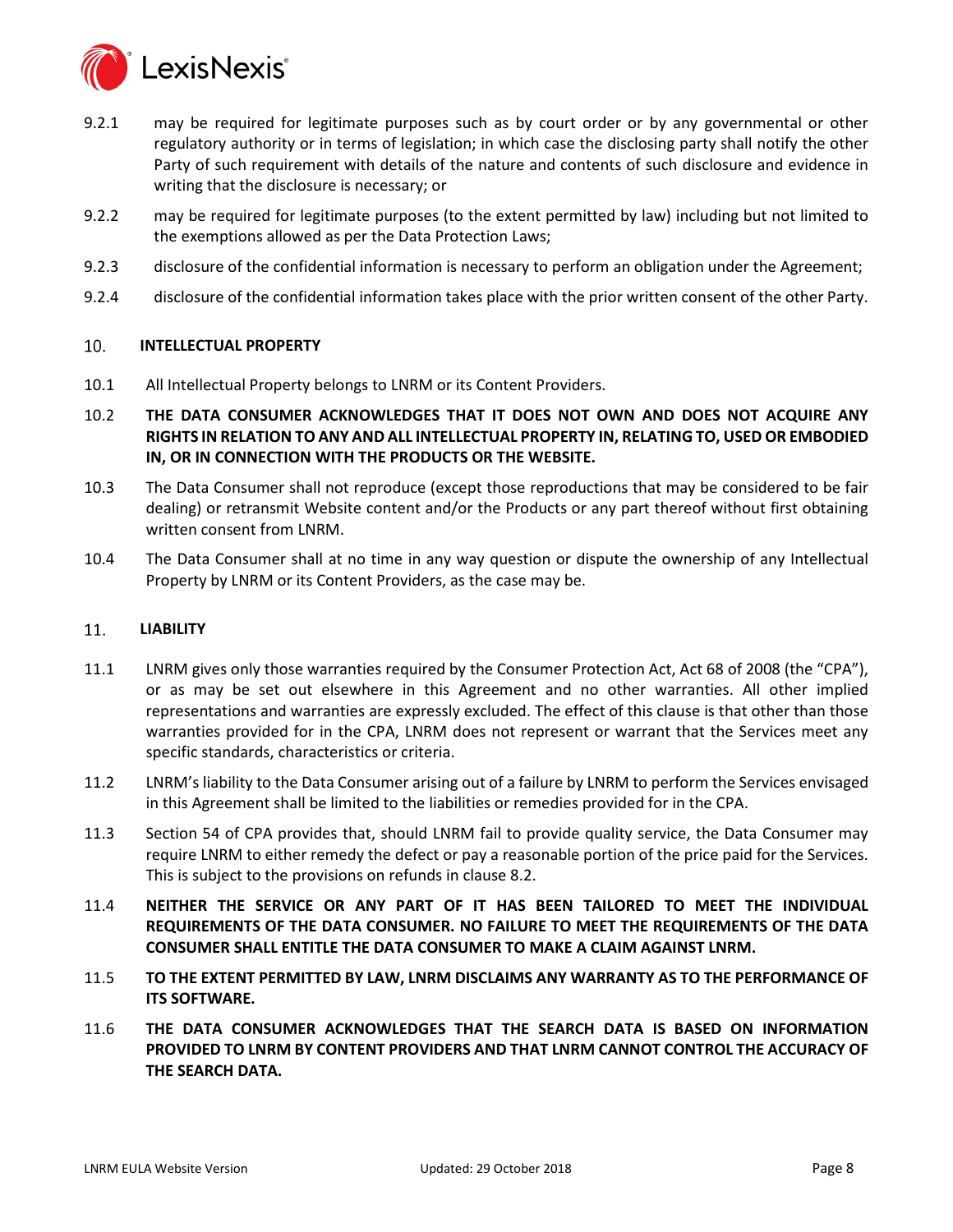

- 11.6.1 The Data Consumer agrees that it will not make any business decisions based solely on the Search Data provided by LNRM;
- 11.6.2 **THE DATA CONSUMER AGREES THAT LNRM CANNOT BE HELD LIABLE FOR ANY DECISIONS BASED ON THE SEARCH DATA PROVIDED;**
- 11.6.3 **THE DATA CONSUMER SHALL MAKE NO CLAIMS AGAINST LNRM REGARDING THE CONTENT OF THE SEARCH DATA.**
- 11.7 **THE DATA CONSUMER AGREES THAT LNRM CANNOT BE HELD LIABLE FOR ANY LOSS INCURRED BY THE DATA CONSUMER AS A RESULT OF THE FOLLOWING CONDUCTED IN A MANNER CONTRARY TO THIS EULA:**
- 11.7.1 **USE OF THE WEBSITE OR ANY RISK MANAGEMENT PRODUCT;**
- 11.7.2 **SUBMISSION OF ANY DATA ENQUIRY;**
- 11.7.3 **USE OF ANY SEARCH DATA.**
- 11.8 **THE TOTAL LIABILITY OF LNRM TO THE DATA CONSUMER FOR ANY CLAIM FOR NEGLIGENCE, TERMINATING THE AGREEMENT, OR ANY OTHER LIABILITY OR OBLIGATION IS LIMITED TO THE VALUE OF THE FEES AND CHARGES PAID TO LNRM FOR THE PROVISION OF THE PRODUCTS AND SERVICES RELATING SOLELY TO THE SUBJECT MATTER OF ANY CLAIM AND NOT IN RESPECT OF ANY PREVIOUS OR LINKED PRODUCTS AND SERVICES.**
- 11.9 **TO THE EXTENT PERMITTED BY LAW, LNRM SHALL NOT UNDER ANY CIRCUMSTANCES WHATSOEVER BE LIABLE FOR ANY CONSEQUENTIAL DAMAGES SUFFERED BY THE DATA CONSUMER, INCLUDING BUT NOT LIMITED TO LOSS OF PROPERTY, PROFIT, BUSINESS, REVENUE, GOODWILL OR ANTICIPATED SAVINGS.**
- 11.9 This claus[e 11](#page-7-0) shall survive termination of this Agreement.

#### <span id="page-8-0"></span>12. **INDEMNIFICATION BY THE DATA CONSUMER**

- 12.1 **TO THE EXTENT PERMITTED BY LAW, THE DATA CONSUMER AGREES TO, AND SHALL, INDEMNIFY, DEFEND AND HOLD HARMLESS LNRM, ITS AFFILIATES AND THEIR RESPECTIVE DIRECTORS, SHAREHOLDERS, OFFICERS, AGENTS, EMPLOYEES, SUCCESSORS AND ASSIGNS FROM AND AGAINST ANY AND ALL CLAIMS, DEMANDS, SUITS, ACTIONS, JUDGEMENTS, DAMAGES, COSTS, LOSSES, EXPENSES (INCLUDING ATTORNEY'S FEES AND EXPENSES) AND OTHER LIABILITIES ARISING FROM AND IN CONNECTION WITH OR RELATED IN ANY WAY, WHETHER DIRECTLY OR INDIRECTLY, TO:**
- 12.1.1 **THE DATA CONSUMER'S PERFORMANCE OF OR FAILURE TO COMPLY WITH ITS OBLIGATIONS IN TERMS OF THIS EULA AND/OR THE REGULATORY PROVISIONS;**
- 12.1.2 **ANY LOSS OR DAMAGE INCURRED IN RESPECT OF ANY DECISION BASED ON THE SEARCH DATA;**
- 12.1.3 **ANY CLAIMS, PENALTIES AND/OR MEASURES BY THIRD PARTIES, DATA SUBJECTS AND/OR THE INFORMATION REGULATOR, LODGED AGAINST OR IMPOSED ON LNRM DUE TO A BREACH OF THE EULA AND/OR THE REGULATORY PROVISIONS BY THE DATA CONSUMER;**
- 12.1.4 **ANY CLAIM BY A DATA SUBJECT THAT IS CONNECTED IN ANY WAY WITH A DATA ENQUIRY OR SEARCH DATA;**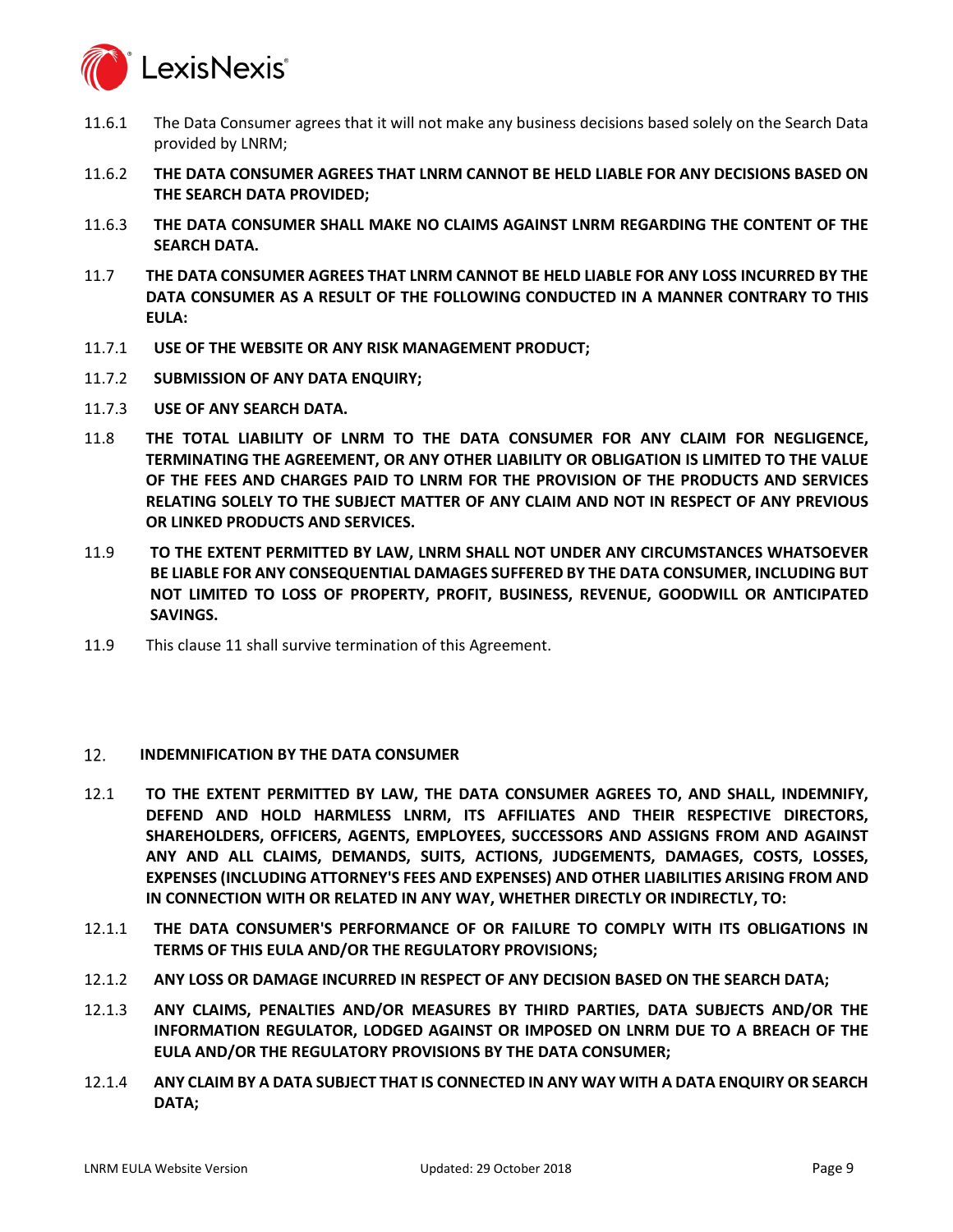

- 12.1.5 **ANY CLAIM BY A THIRD PARTY ARISING FROM ANY CLAIM, INJURY, LOSS OR DAMAGE FOR WHICH LNRM IS EXEMPTED FROM LIABILITY IN TERMS OF CLAUSE 11;**
- 12.1.6 **THE EXERCISE BY LNRM OF ANY OF ITS RIGHTS IN TERMS OF THIS EULA, SUBJECT TO ANY LIMITATIONS IMPOSED BY LAW;**
- 12.1.7 **ANY THIRD PARTY CLAIM WHICH ARISES OUT OF OR IN CONNECTION WITH A DATA CONSUMER'S USE OF SEARCH DATA (INCLUDING FINGERPRINT DATA) IN A MANNER THAT IS NOT STRICTLY PERMITTED BY THIS AGREEMENT;**
- 12.1.8 **THE QUALITY OF FINGERPRINTS CAPTURED AND ANY SEARCH DATA OBTAINED AS A RESULT OF FINGERPRINTS CAPTURED, WHETHER SUCH SEARCH DATA IS DEEMED INCORRECT OR INACCURATE OR NOT**.
- 12.2 **LNRM SHALL NOT BE LIABLE TO THE DATA CONSUMER FOR ANY LIABILITIES INCURRED BY THE DATA CONSUMER AS A RESULT OF ANY UNLAWFUL OR UNAUTHORISED ACCESS TO OR USE OF THE SEARCH DATA OR PRODUCTS.**
- 12.3 **LNRM SHALL NOT BE LIABLE TO THE DATA CONSUMER FOR ANY SEARCH DATA PROVIDED, OR FOR THE FAILURE TO PROVIDE SEARCH DATA, WHERE THE DATA CONSUMER FAILS TO PROVIDE LNRM WITH INFORMATION THAT IS UP-TO-DATE.**
- 12.4 **THE DATA CONSUMER SHALL PROMPTLY NOTIFY LNRM OF ANY CLAIM MADE AGAINST THE DATA CONSUMER IN RESPECT OF THE SEARCH DATA, PRODUCTS AND/OR SERVICES. THE DATA CONSUMER SHALL BEAR FULL RESPONSIBILITY FOR DEFENDING SUCH A CLAIM, INCLUDING ANY SETTLEMENTS, PROVIDED, HOWEVER, THAT:**
- 12.4.1 **THE DATA CONSUMER SHALL KEEP LNRM INFORMED OF AND CONSULT LNRM IN CONNECTION WITH THE PROGRESS OF SUCH LITIGATION OR SETTLEMENT AND FOLLOW THE REASONABLE DIRECTIONS OF LNRM IN THAT REGARD; AND**
- 12.4.2 **THE DATA CONSUMER SHALL NOT HAVE ANY RIGHT, WITHOUT NOTICE TO LNRM, TO SETTLE ANY SUCH CLAIM IF SUCH SETTLEMENT ARISES FROM OR IS PART OF ANY CRIMINAL ACTION, SUIT OR PROCEEDING OR CONTAINS A STIPULATION OR ADMISSION OR ACKNOWLEDGEMENT OF, ANY LIABILITY OR WRONGDOING (WHETHER IN CONTRACT, DELICT OR OTHERWISE) ON THE PART OF LNRM AND/OR ANY OF LNRM'S AFFILIATES.**
- 12.5 **THIS INDEMNIFICATION APPLIES TO THE EXTENT PERMITTED BY LAW AND DOES NOT INCLUDE ANY GROSS NEGLIGENCE ON THE PART OF LNRM, OR ANY EMPLOYEE OF LNRM ACTING IN THE COURSE AND SCOPE OF EMPLOYMENT.**

#### <span id="page-9-0"></span>13. **ENTITLEMENT OF LNRM**

- 13.1 To the extent permitted by law, LNRM shall be entitled, on reasonable notice to the Data Consumer, to:
- <span id="page-9-1"></span>13.1.1 change the make-up or the technical specification of the Website or any Risk Management Product;
- 13.1.2 suspend the Data Consumer's access to the Website for operational reasons such as repair, maintenance or improvement, or because of an emergency, on reasonable written notice at the least possible inconvenience to the Data Consumer;
- 13.1.3 require the Data Consumer to provide LNRM with written proof of any consent required to be procured from a Data Subject pursuant to the National Credit Act or any applicable Regulatory Provision, prior to releasing Search Data to the Data Consumer or as part of an audit review process;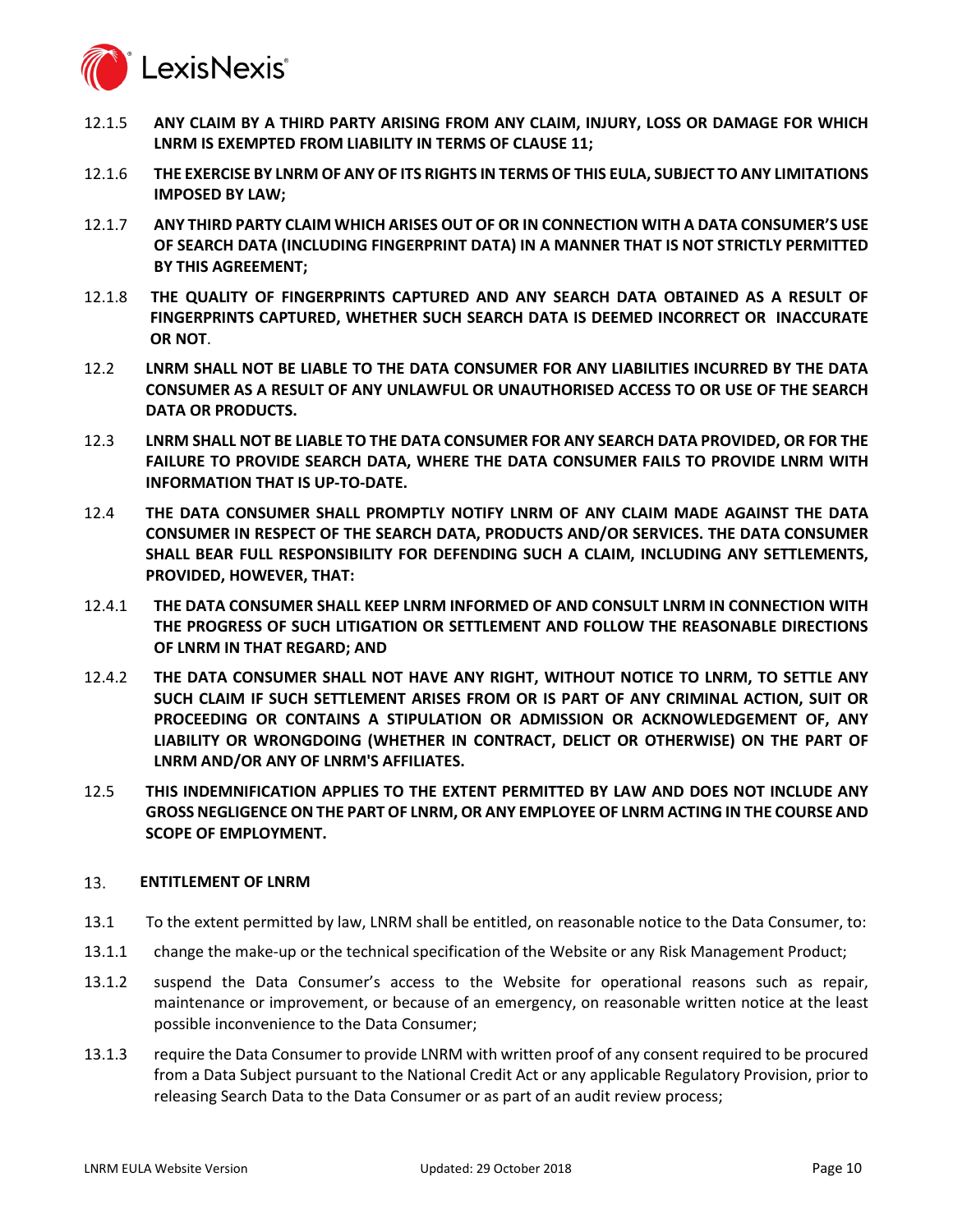

- 13.1.4 suspend the Data Consumer's access to the Website and/or any Risk Management Product if the Data Consumer has breached this EULA, subject to the provisions of clause [14.1](#page-10-0) below;
- 13.1.5 to schedule maintenance of its network and Website. This may mean that there will be downtime where the Data Consumer is unable to transmit and receive information. LNRM will keep such downtime to a minimum and LNRM will not be liable to the Data Consumer for any compensation in respect of any downtime of the Website or the Risk Management Product, where applicable.
- 13.2 LNRM reserves the right to temporarily suspend the Data Consumer's access to the Website and/or the Products at any time if there is a serious risk of compromise to the integrity of the Website, any Risk Management Product, the Search Data or otherwise.
- 13.3 The Data Consumer grants LNRM a royalty-free, non-transferrable, continuous licence to use the information supplied by it to LNRM. LNRM is entitled to use the information supplied to it to improve the Service and any of its databases to provide similar services.

#### 14. **BREACH AND TERMINATION**

- <span id="page-10-0"></span>14.1 Notwithstanding any other provision of this EULA, if either Party is in any way in breach of this EULA, the aggrieved Party may, without prejudice to any of its other rights and remedies, terminate this EULA by giving the other Party written notice to that effect in the event of the other Party's failure to remedy the breach within 14 (fourteen) days of its receipt from the aggrieved Party of a written notice requiring the other Party to do so.
- 14.2 If any of the following should occur, LNRM shall be entitled to terminate the Data Consumer's access to the Website and/or the relevant Risk Management Product or portion thereof on no less than 30 (thirty) days written notice to that effect:
- 14.2.1 any Content Provider:
- 14.2.1.1 terminates any agreement with LNRM;
- 14.2.1.2 is unable or unwilling to provide any Search Data to LNRM;
- 14.2.1.3 is unavailable, or becomes unavailable, to provide Search Data to LNRM; or
- 14.2.2 LNRM elects:
- 14.2.2.1 to modify the Website subject to the provisions of clause [13.1.1;](#page-9-1)
- 14.2.2.2 to modify or discontinue a Risk Management Product; or
- 14.2.2.3 not to continue supplying Search Data or any form or category of Search Data.

#### 15. **AMENDMENT**

- 15.1 LNRM reserves the right to amend the EULA, Price Lists and SLAs from time to time, which amendments will be posted on the Website or provided to the Data Consumer as the case may be, and shall be binding on the Data Consumer.
- 15.2 LNRM will use its reasonable efforts to give the Data Consumer reasonable notice of such changes by posting notification on the Website, Software, or sending formal client communications regarding such amendments.
- 15.3 LNRM will bring to the Data Consumers' attention any significant or material changes.
- 15.4 Data Consumers are advised to check the prevailing EULA, Price Lists and SLAs.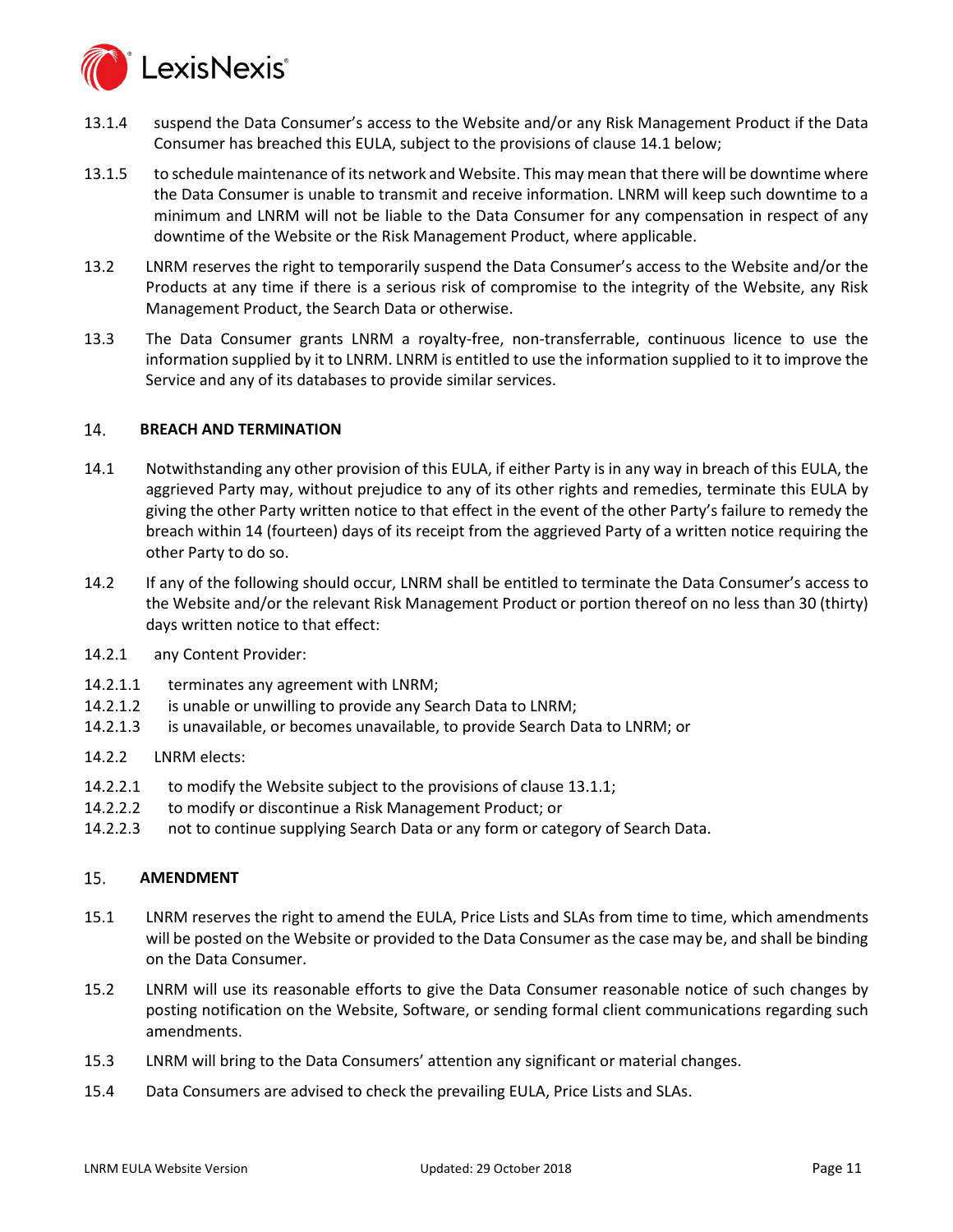

#### <span id="page-11-0"></span>16. **EVENTS BEYOND OUR CONTROL**

**LNRM SHALL NOT BE LIABLE TO THE DATA CONSUMER FOR ANY DEFAULT OR DELAY IN THE PERFORMANCE OF ANY OF ITS OBLIGATIONS IF, AND TO THE EXTENT THAT, SUCH DEFAULT OR DELAY IS CAUSED BY ANY ACT OF GOD, WAR OR CIVIL DISTURBANCE, COURT ORDER, ANY DELAY IN ANY PERFORMANCE DUE FROM ANOTHER PARTY OR ANY OTHER CIRCUMSTANCE BEYOND ITS REASONABLE CONTROL, INCLUDING WITHOUT LIMITATION, FAILURES AND FLUCTUATIONS IN ELECTRICAL POWER OR COMMUNICATIONS, PROVIDED THAT THE DEFAULTING PARTY IS WITHOUT FAULT IN CAUSING SUCH DEFAULT OR DELAY. FOR CLARITY IT IS RECORDED AND AGREED THAT A FAILURE TO MAKE PAYMENT SHALL NOT EXCLUDE LIABILITY IN TERMS OF THIS CLAUSE [16.](#page-11-0)**

#### 17. **TRANSFERRING RIGHTS**

Neither Party shall be entitled to assign, cede, delegate nor transfer any rights or obligations acquired in terms of this EULA, in whole or in part, to any other party or person without the prior written consent of the other Party.

#### 18. **CONFLICTS AND AMBIGUITIES**

If there is any conflict between this EULA and any other terms, rules or regulations of the Products, this EULA shall prevail.

#### 19. **STATUS OF THE RELATIONSHIP BETWEEN THE PARTIES**

- 19.1 This EULA shall not operate to constitute the Data Consumer as a partner, employee and/or agent of LNRM and the Data Consumer shall not represent itself as such.
- 19.2 Nothing contained in the EULA shall authorise or empower one Party to enter into any contracts or other commitments on behalf of the other Party.

#### 20. **DISPUTE RESOLUTION**

- 20.1 If any unresolved dispute arises between the Parties, the Parties agree to resolve the dispute through the framework created in terms of the CPA.
- 20.2 It is agreed that the Parties will first attempt to resolve a dispute by means of alternative dispute resolution such as mediation and/or arbitration:
- 20.2.1 Any alternative dispute resolution process shall be held in Johannesburg or Durban, as determined by LNRM in its sole discretion;
- 20.2.2 The proceedings and decision of any alternative dispute resolution shall be confidential to the Parties and their advisers.
- 20.3 This clause shall not preclude LNRM or the Data Consumer from seeking urgent relief in a court of appropriate jurisdiction.

#### 21. **GOVERNING LAW**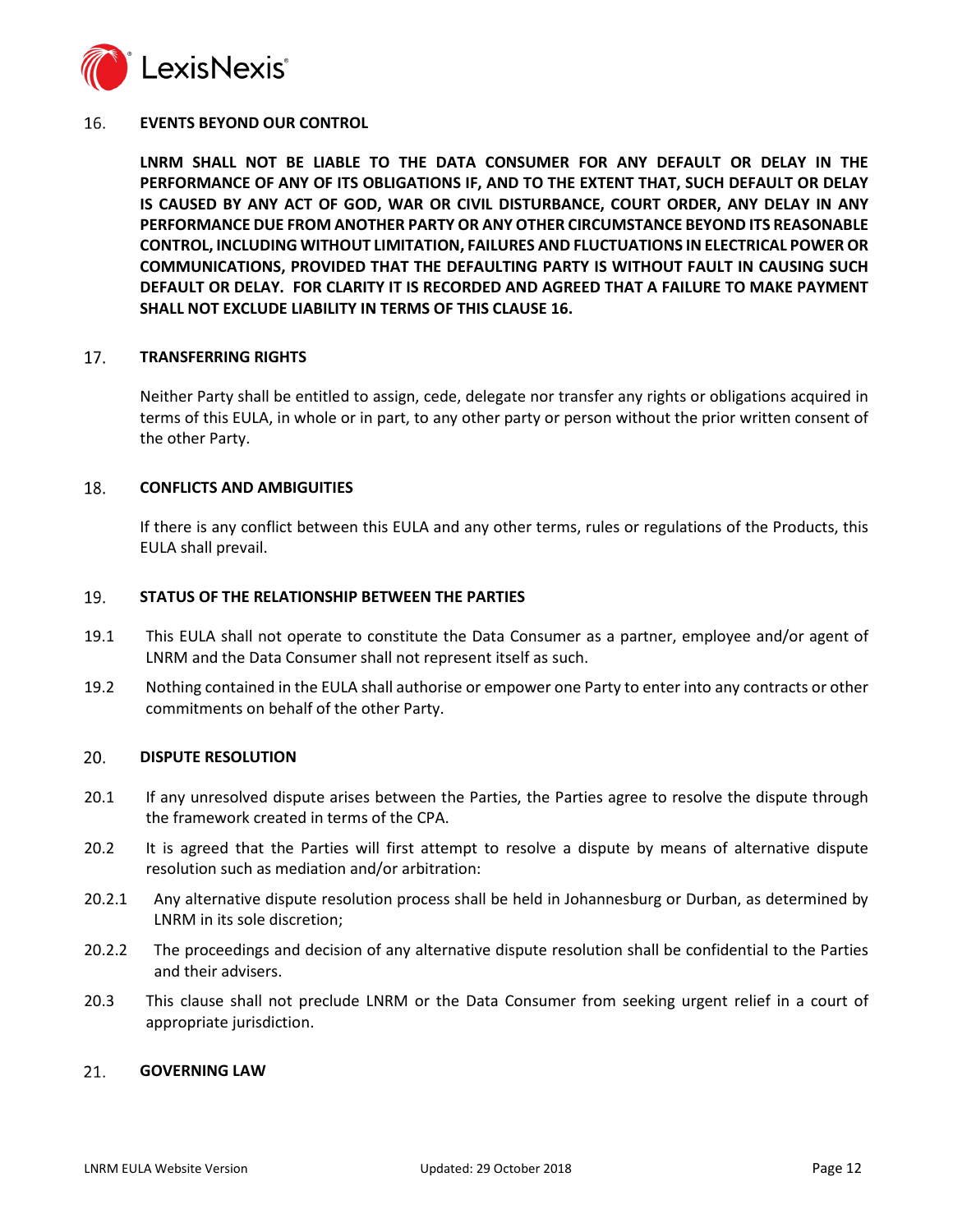

The law governing this EULA, including without limitation its interpretation and all disputes arising out of this EULA, is the law of South Africa. The Parties submit to the exclusive jurisdiction of the South African courts in respect of any matter arising from or in connection with this EULA, including its termination. The Parties further consent to the non-exclusive jurisdiction of the Gauteng High Court.

#### $22.$ **NOTICES AND LEGAL PROCESS**

- 22.1 Each Party chooses as its address for all purposes under this EULA ("chosen address"), whether for serving any court process or documents, giving any notice, or making any other communications of whatsoever nature and for any other purpose arising from this EULA ("notice"), the address specified by LNRM in clause [1.15](#page-1-0) and the Data Consumer the address completed by the Data Consumer on the online form submitted by the Data Consumer to LNRM to subscribe to access the Website and the Products and Services.
- 22.2 Any notice required or permitted under this EULA shall be valid and effective only if in writing.
- 22.3 Any Party may by notice to the other Party change its chosen address to another physical address in the Republic of South Africa and such change shall take effect on the seventh day after the date of receipt by the Party who last receives the notice.
- 22.4 Any notice to a Party contained in a correctly addressed envelope and delivered by hand to a responsible person during ordinary business hours at its chosen address, shall be deemed to have been received on the date of delivery.
- 22.5 Notwithstanding anything to the contrary herein, a written notice actually received by a Party, including a notice sent by email, shall be an adequate notice to it.